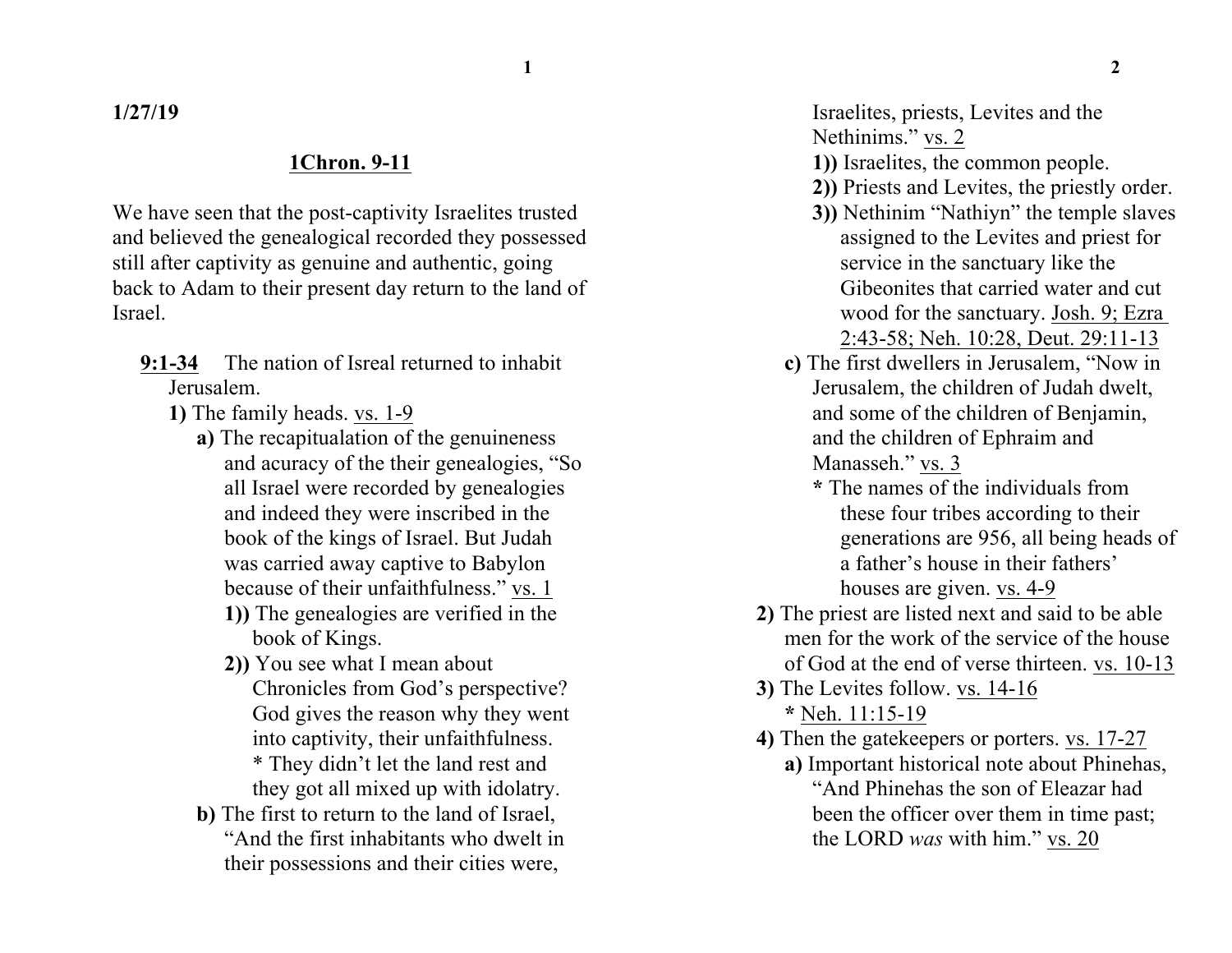- 
- **b)** The number of was 212 recorded by genealogy that David and Samuel the seer had appointed and their children for the tabernacle. vs. 22-23
- **c)** The four direction of their assignment. vs. 24-27
- **5)** The various other duties. vs. 28-33
	- **a)** Those in charge of the serving vessels. vs. 28
	- **b)** Those appointed to the furnishings, implement, insence, etc. vs. 29
	- **c)** The sons of the priests that made the ointment of spices. vs. 30
	- **d)** The sons of the priests that were over the things baked in the pans. vs. 31
	- **e)** The sons of the Kohathites prepared the showbread for every Sabbath. vs. 32
	- **f)** The singers heads of the fathers' houses of the Levites, who lodged in the chambes, and wer free from other dutiess, for they were employed in that work day and night." vs. 33
- **6)** The genealogical list. vs. 34-44 **\*** The family of king Saul, and it traces it down threw his linage. vs. 39-44
- **10:1-14** The death of Saul.
	- **1)** "Now the Philistines fought against Israel and the men of Israel fled from before the Philistines and fell slain on Mt. Gilboa. Then the Philistines followed hard after Saul

and his sons, and the Philistines killed Jonathan, Abinadab, and Malchishua, Saul's sons. The battle became intense against Saul, and the archers hit him and he was wounded by the archers. Then Saul said to his armorbearer, "Draw your sword and thrust me through with it, lest these uncircumcised men come and abuse me." But his armorbearer would not, for he was greatly afraid, therefore Saul took a sword and fell on it. And when his armorbearer saw that Saul was dead, he also fell on his sword and died." vs. 1-5

- **a)** Chapter 10 gives us the tragic end of Saul and his sons, which brings us to the end of the reign of Saul and the transition to the beginning of the reign of David.
- **b)** The same event is recorded in the books of Samuel. Saul, apparently saw that there was no way out, and rather than to have the enemy kill him and abuse him, he took his life. 1Sam. 31:1-13
- **c)** Saul's armorbearer seeing Saul was dead, fell on his weapon.
	- \* There are very few instances of suicide in the Bible, this is one of the five.
- **d)** The false report of the Amalekite that he killed Saul at his request brought about his own death by Davd. 2Sam. 1:1-16
- **2)** "So Saul and his three sons died and all the house died together." vs. 6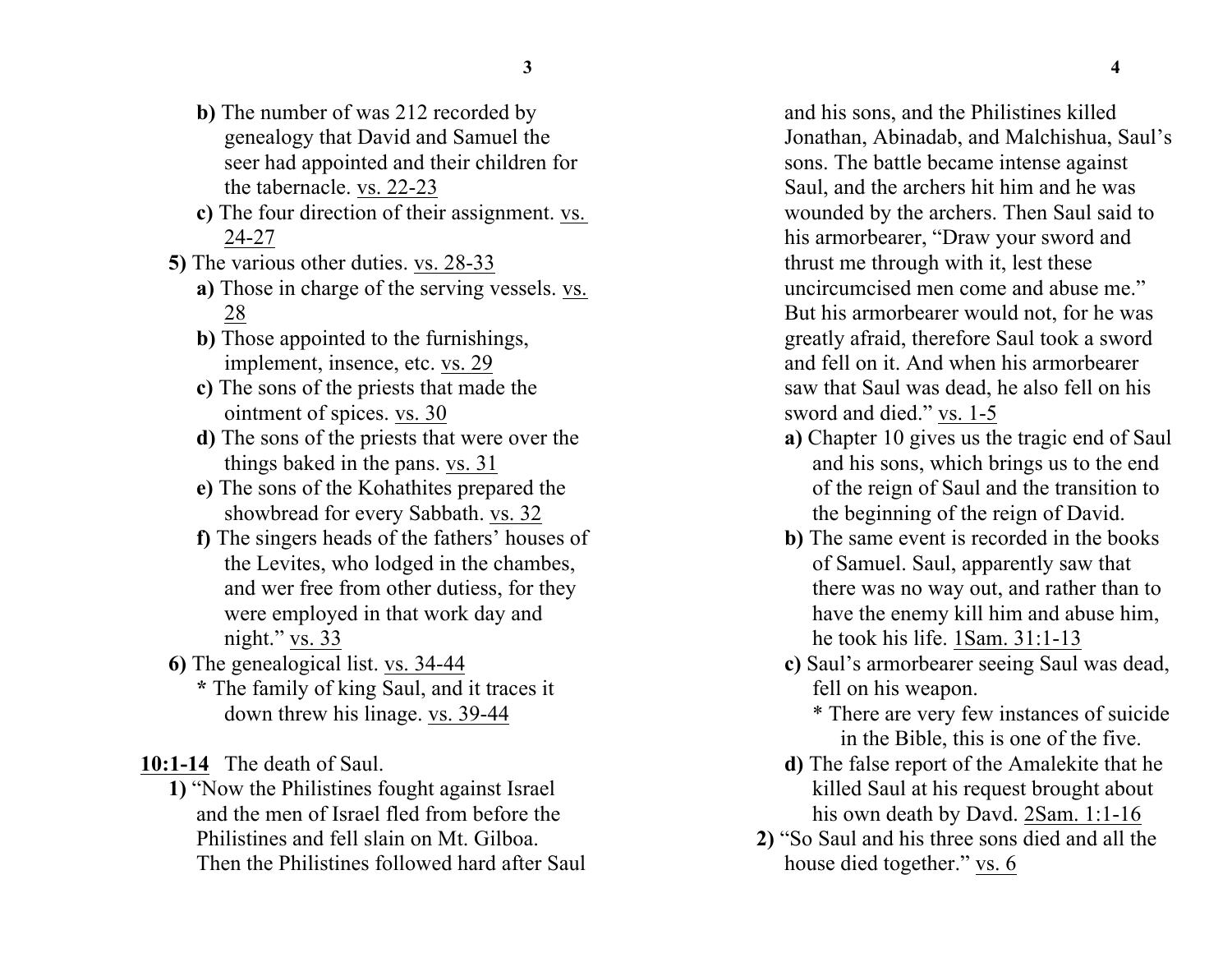- **3)** The aftermath of victory, "And all the men of Israel who were in the valley saw that he had fled, that they had fled, that Saul and his sons were dead, they forsook their cities and fled and then the Philistines came and they dwelt in them. So it happened the next day, that when the Philistines came to strip the slain, that they found Saul and his sons fallen on Mount. Gilboa. And they stripped him and they took his head off and his armor, and they sent word throughout the land of the Philistines to proclaimed the news in the temple of their idol and among the people. Then they put his armor in the temple of their gods, and fastened his head in the temple of Dagon." vs. 7-10
	- **a)** Wread in the other passages in Samuel, that the idol of Dagon was found face down a couple of times. But here we see a tragic end, Saul was a handsome man, a big man, a head above everyone else, he began so humble and if you look at the man Saul and his life, he had great ability.
	- **b)** Though I don't believe he was God's choice, but the people's choice, he had great ability. And God was willing to use him, for His glory.
	- **c)** But Saul began humble, and God centered, but he grew proud and selfcentered. And the women would come

out and cry out, "Saul has killed his thousands." And ahh he loved it. And then David came on the scene. And they began to sing, "Saul has killed his thousands, and David his tens of thousands." And Saul eyed David from that day on. Envy and jealousy. How tragic it is when the people of God are envious and jealous of each other.

- **d)** How I have seen it so often in ministry, where God would bless certain people with gifts and abilities, whether it be in singing, music, teaching or whatever area. And they become so possessive, so territorial that they desire no other rivals and in effect they quench the work, and they limit the work of God. Don't become like that. There is room and opportunity for everybody to be used. And let me give you some good news, nobody can replace you. You are unique. God has a purpose for you, and it isn't to compete or to exclude others. How tragic it is.
- **4)** "When all Jabesh Gilead heard all the Philistines had done to Saul, all the valley of men rose up, they took the body of Saul, the bodies of his sons, they brought them to Jabesh, and they buried his bones under the Tamarisk, the tree of Jabesh, and they fasted seven days." vs. 11-12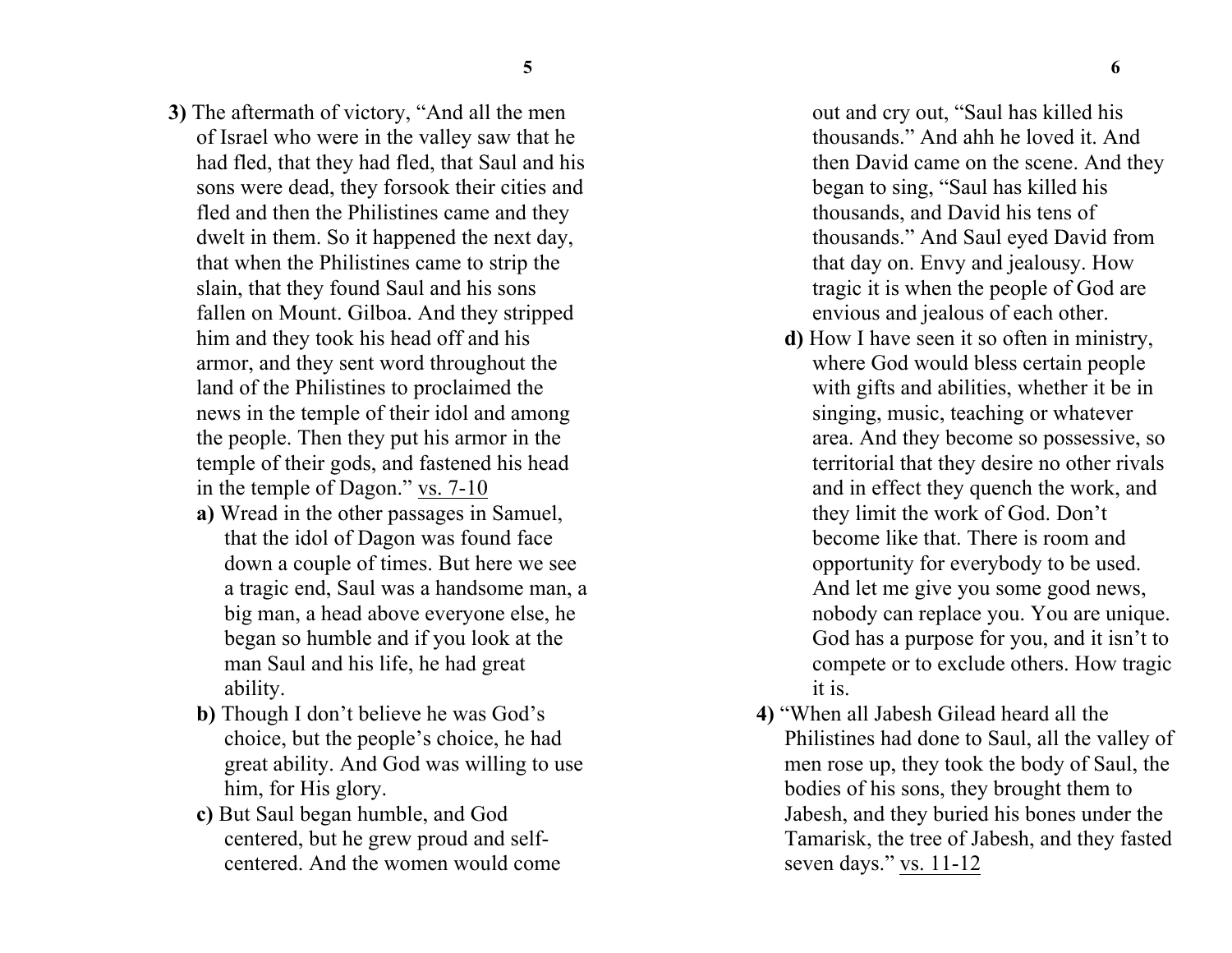- **5)** The reason for Saul's death, "So Saul died for his unfaithfulness which he had committed against the LORD, because he did not keep the word of the LORD, and also because he consulted a medium for guidance. But *he* did not inquire of the LORD; therefore He killed him, and turned the kingdom over to David the son of Jesse." vs. 13-14
	- **a)** Saul died for his unfaithfulness against the LORD, he consulted mediums for guidance or familiar spirits. He was afraid of the Philistines and went to the witch of Endor, after God would not speak to him, he sought to find out what was going to happen. He had her call up the spirit of Samuel, and there he told him that the next day he and his sons would be with him. 1Sam. 28:7-19
	- **b)** Saul also did not wipe out the enemy of God. He should have wiped out the Amalekites. He saved the king, the best of the spoil. Samuel said, "What is the bleating of the sheep in my ear, and the lowing of the oxen which I hear?" 1Sam. 15:14
	- **c)** Then Samuel said: "Has the LORD *as great* delight in burnt offerings and sacrifices, As in obeying the voice of the LORD? Behold, to **obey** is better than **sacrifice**, *And* to heed than the fat of

rams. For rebellion *is as* the sin of witchcraft, And stubbornness *is as* iniquity and idolatry. Because you have rejected the word of the LORD, He also has rejected you from *being* king." 1Sam. 16:22-23

- **\*** Heavy words. first Saul's unfaithfulness to the LORD because he did not keep the words of the Lord, second he consulted a medium for guidance.
- **c)** From God's perspective it is recorded, "And God killed him", this does not contradict that Saul committed sucicide.
- **d)** God turned the kingdom over to David, the son of Jesse that begins in chapter 11.

#### **11:1-9 The anointing of David as King.**

- **11:1-3** The confirming of David as King.
	- **1)** David is acknowleged and anointed as King of Isreal was unanimous by the nation, "Then all Israel came together to David at Hebron, saying, "Indeed we *are* your bone and your flesh." vs. 1
		- **a**) David had sought the Lord to see what He would have him to do and the God told him to go to Hebron. 2Sam. 2:1-3
		- **b**) The expression was their oneness as a people, devoted and commited to follow David as their leader and king.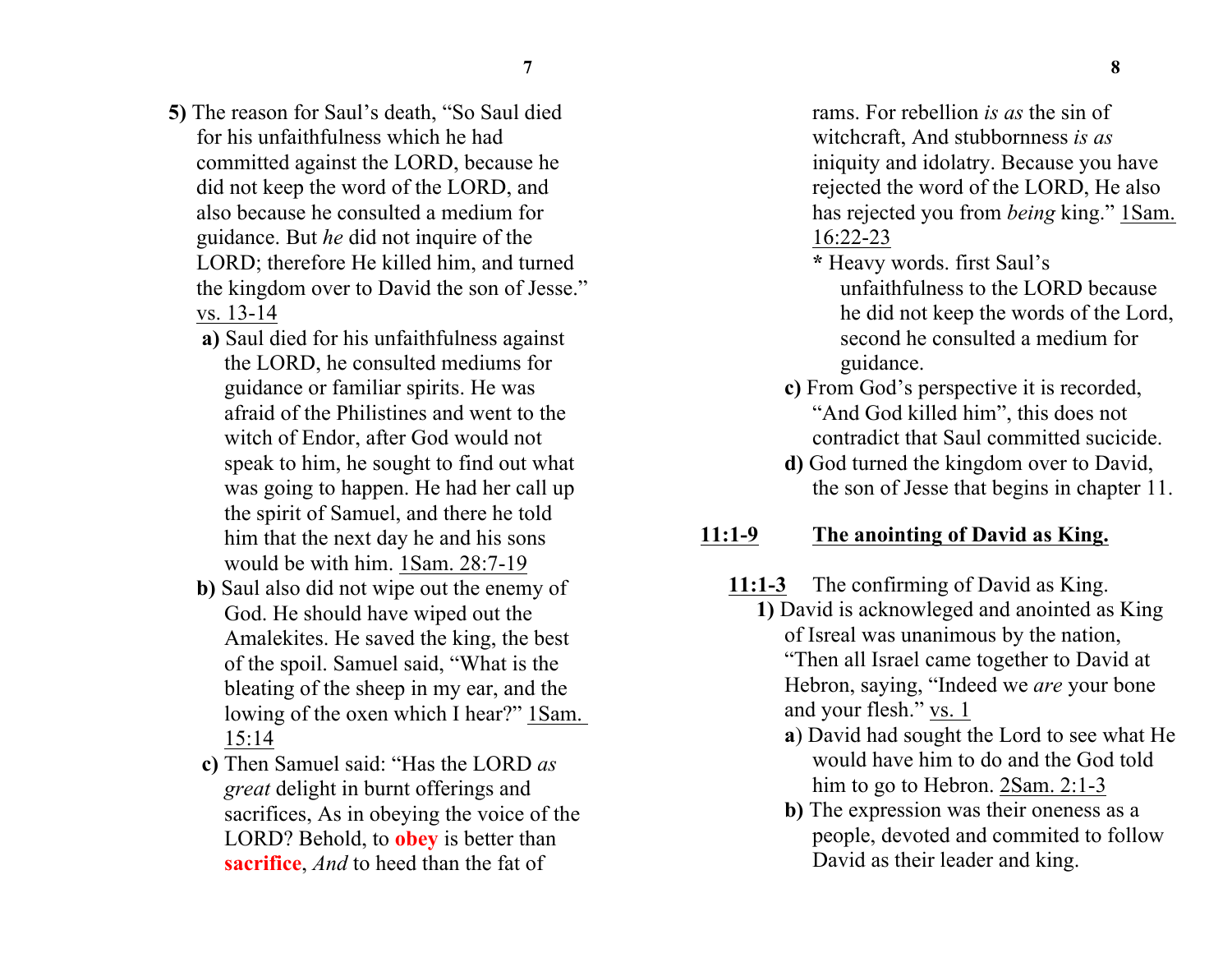- **1))** David reigned for 7 1/2 years in Hebron only over Judah.
- **2))** David had patiently waited on God during the civil war that went on between the house of Saul and David and five years after the death of Ishbosheth at Mahanaim. 2Sam. 2:10
- **b**. The men of Judah had anointed David king. 2Sam. 2:4a-b
- **2)** David was acknowled David as being God's choice true King looking back, "Also, in time past, even when Saul was king, you *were* the one who led Israel out and brought them in; and the LORD your God said to you, 'You shall shepherd My people Israel, and be ruler over My people Israel.'" vs. 2
	- **a**) Saul was the reigning king, but David leading and fighting the battles of the Lord. vs. 2a-e
	- **b)** David had been declared by Gd to Shepherd His people Israel. vs. 2d-h
		- **1))** The God of Israel spoke to Samuel and commanded to go to the house of Jesse and the Spirit if God came upon him from that day forward, a man after God's own heart. 1Sam. 16:1-14
		- **2))** David was Saul's minstrel and captain having experience and raise through the ranks.
		- **3))** The choice was by God not man, as in Saul's case.
- **4))** The word Shepherd "ra'ah", means to protect, provide for and to tend and guide the flock of God, the first time the shepherd image is used for David's call,
- **5))** The word ruler "nagiyd" means one to govern and lead the people, yet David never tried to kill Saul.
- **3)** David was officially anointed as king of Israel, "Therefore all the elders of Israel came to the king at Hebron, and David made a covenant with them at Hebron before the LORD. Then they anointed David king over Israel, according to the word of the LORD by Samuel." vs. 3
	- **a**) The word covenant "b@riyth", literally means to cut, an animal was cut in two and the parties responsible for keeping the covenant would walk between the two pieces and the blood would seal the covenant. Gen. 15:17-18; Jer. 34:18
	- **b)** The bation was united and God's prophecy fufilled.

## **11:4-9 The conquering and building of Jerusalem by David the King.**

## **11:4-6** The attack and conquest.

**1)** The nation now united was led into battle by David, "And David and all Israel went to Jerusalem, which is Jebus, where the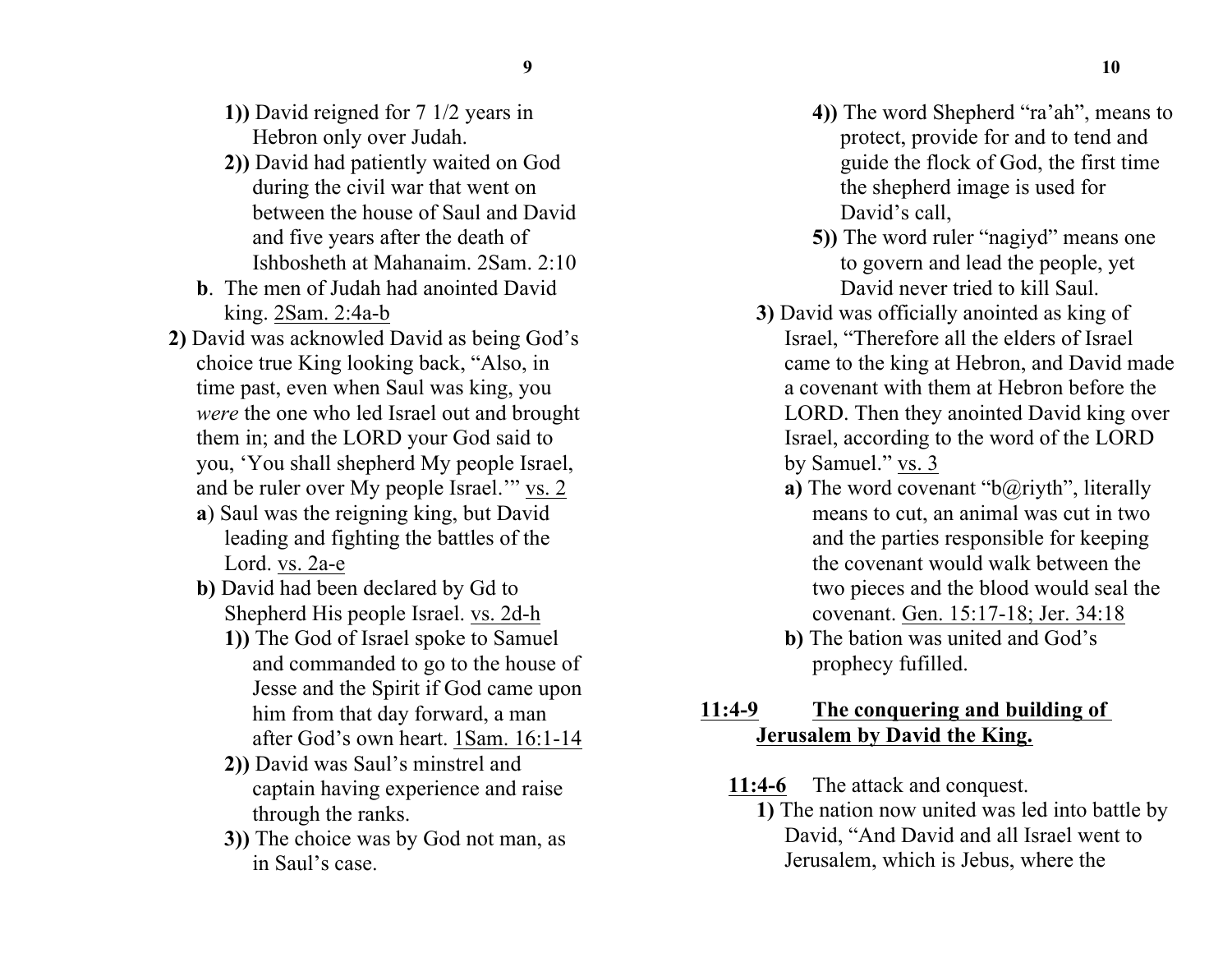Jebusites *were*, the inhabitants of the land." vs. 4

- **a**) The name Jerusalem "Y@ruwshalaim" means teaching of peace", and is encircled by mountains, between two valleys, the Kidron and the Hinnom.
- **b)** The city of Jerusalem is the city most mentioned in the Bible, 776 times.
- **c)** The first king of Jerusalem was Melchizedek, King of Salem, later Adoni-Zedek King was defeated by Joshua but he did not take the city and the Jebusites inhabited again. Gen. 14:18; Josh. 10:1-14
	- **1))** The early name of Jerusalem was "Jebus" after the son of Cannan "Y@buwc".
	- **2))** David would purchased the threasing floor from Araunah the Jebusite for an altar and later the sight of he Temple. 2Sam. 24:18
- **2)** The over-confident words of the Jebusites declared, "Then the inhabitants of Jebus said to David, "You shall not come in here!" Nevertheless David took the stronghold of Zion (that is, the City of David)." vs. 5
	- **a)** The Jebusites mocked and ridiculed David to think he could conqor them, "And the king and his men went to Jerusalem against the Jebusites, the inhabitants of the land, who spoke to

David, saying, "You shall not come in here; but the blind and the lame will repel you," thinking, "David cannot come in here." 2Sam. 5:6

- **b)** David conquered the stronghold of Zion "matsuwd" means a fortress, which was the city of Jerusalem.
	- **1))** The city was fortified extremely well with natural terrain made it very difficult to approach the city with the deep valleys and steep hills.
	- **2))** Zion "Tsiyown" means "parched place", identifying the entire mountain Jerusalem sat on.
	- **3))** The two valleys the Kidron and Hinnom met at the southwest end at the base of Zion, the city of David stood just above it and the top of Mount Zion is Mount Moriah.
- **3)** The offer of David to the one to first breeched the city, "Now David said, "Whoever attacks the Jebusites first shall be chief and captain." And Joab the son of Zeruiah went up first, and became chief.. vs. 6
	- **a)** Joab climbed up the secret shaft water was drawn from the Spring of Gihon and entered the city.
	- **b)** Joab was the so of David's sister.
	- **c)** Joab became David's general.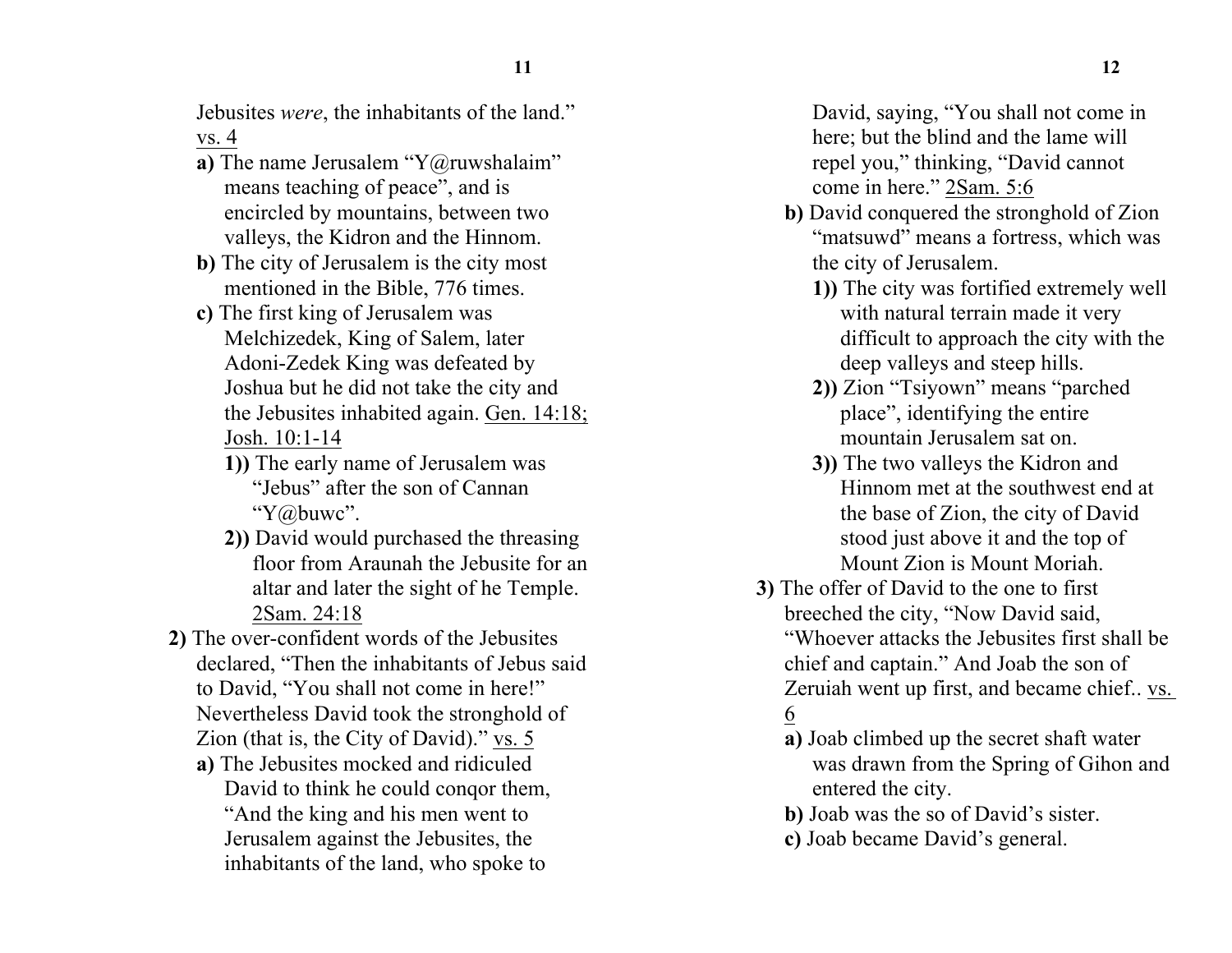- **d)** Two other brothers were Abishai and Asahel, also warriors of David. 2Sam. 2:18
- **10:7-9** The occupying and building of Jerusalem **1)** David replace the population of Jebusites and made it his own city, "Then David dwelt in the stronghold; therefore they called it the

City of David." vs. 7

- a) The "stronghold" "matsuwd" means a fortress, the stronghold was synonymous with the city of Jerusalem.
- **b)** The people of the nation of Israel called it the city of David, the capital of Israel.
	- **1))** All the alias of David and enemies recognized the city as the capital.
	- **2))** Jerusalem has fallen and arisen again many times through out history. It has been beseiged 23 times, destroyed 2 times, attacked 52 times and captured and recaptured 44 times. Oficcially Jerusalem has been unified again as capital since 1967. It was first made the capital by King David around 3000 years ago according to the Bible.
	- **3))** Since May 14, 1948 when Israel declared its independence for the third time no Arab or Islamic nations recognizing Jerusalem as her capital.
	- **4))** Many Presidents of the U.S. promised to move the embasy from Tel Aviv to

Jerusalem, but noe did so, until President Trump in 2018.

- **5))** We were in Israel and took pictures in from of the temporary Embassy.
- **2)** The old city of Jerusalem was busy with construction, "And he built the city around it, from the Millo to the surrounding area. Joab repaired the rest of the city." vs. 8
	- **a)** David built the city of David, around the old Jebusite city of Jerusalem. vs. 8a
		- **1))** The starting point is from the Millo "millow" rampart or mound. literally means the landfill, possibly a low valley that had been filled in the area of the old city?
		- **2))** The Jebusite city of Jerusalem was on the lower part of Mount Zion, so David extended the city up the mountain.
	- **b)** The super-intendent of the construction was David's chief captain, "vs. 8b
		- **1))** Joab remember was David's nephew and a very capable person.
		- **2))** Joab was David's captain, construction super-intendent of works.
		- **3))** Joab was a might seasoned warrior.
		- **4))** Joab would become a problem to David by taking sides with Absolom's rebellion against David.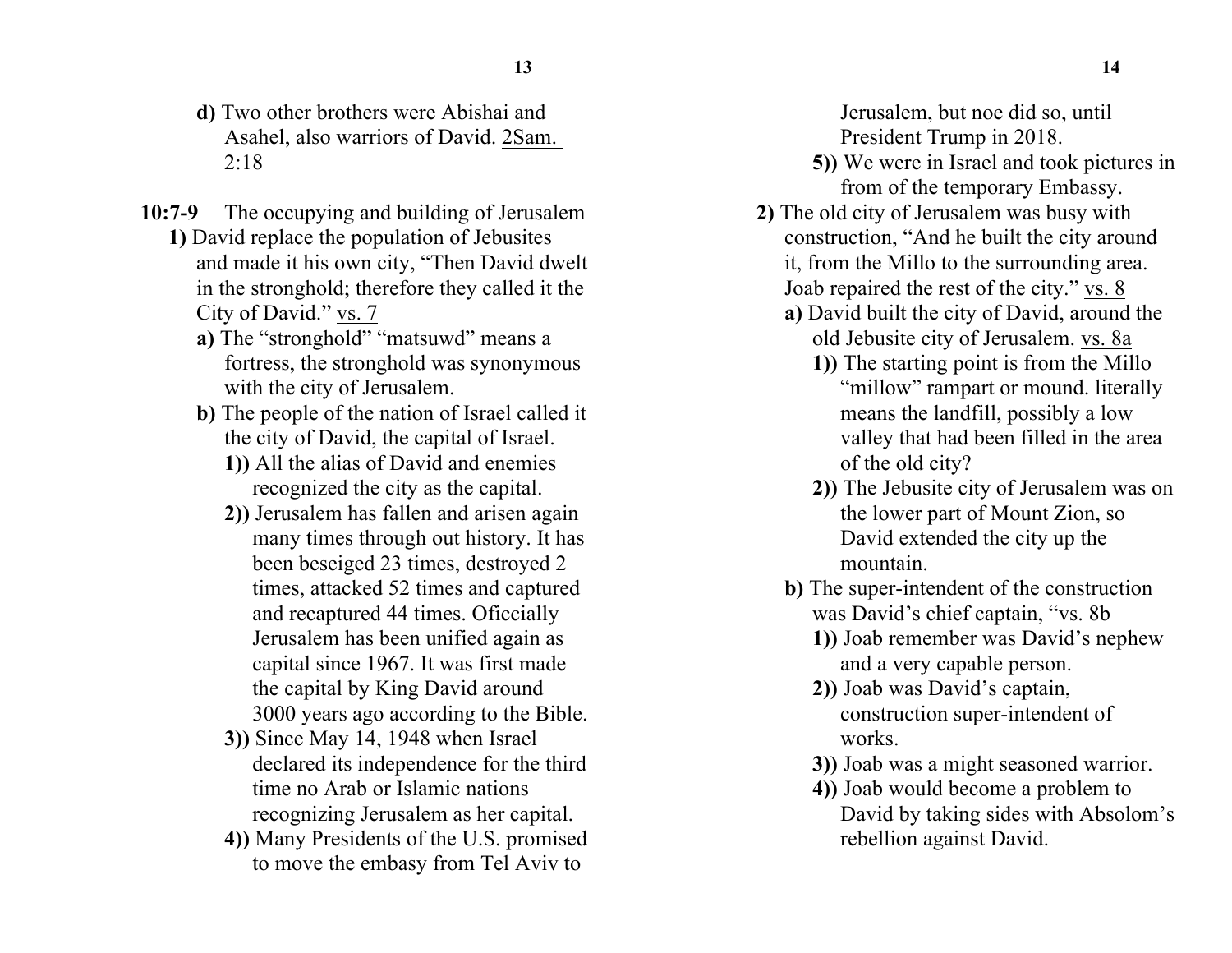- **3)** The fame of David grew, "Then David went on and became great, And the LORD of hosts *was* with him." vs. 9a
	- **a)** He defeated all his enemies and enlarged the Kingdom.
	- **b)** The LORD of host, the Captian of the armies of heaven to guide, protect and defend David.
		- **\*** Isaiah says, "Behold, the nations *are* as a **drop** in a **bucket**, And are counted as the small dust on the scales; Look, He lifts up the isles as a very little thing." Is. 40:15

# **11:10-47 The mighty men of David.**

**11:10-14** The fierce worriors of David.

- **1)** The proclamtion, "Now these *were* the heads of the mighty men whom David had, who strengthened themselves with him in his kingdom, with all Israel, to make him king, according to the word of the LORD concerning Israel." vs. 10
	- **a)** These men were were with David prior to being King and afterwards in his kingdom.
	- **b)** The emphais is "acording to the word of the LORD".
	- **c)** 2Sam. 23:8-39
- **2)** The courageous worrier, "And this *is* the number of the mighty men whom David

had: Jashobeam the son of a Hachmonite, chief of the captains; he had lifted up his spear against three hundred, killed *by him* at one time." vs. 11

- **a)** Jasheobeam "Yahsab'", means the people still return.
- **b**) A son of a Hechmonite that means "wise" chief of the captains.
- **c)** All alone killed 300 at one time with his spear.
- **3)** The second courageous warrior, "After him *was* Eleazar the son of Dodo, the Ahohite, who *was one* of the three mighty men." vs. 12
	- **a)** He was one of the three mighty men.
	- **b)** The third Shammah is found in Samuel. 2Sam. 23:25
- **4)** The incredible feat, "He was with David at Pasdammim. Now there the Philistines were gathered for battle, and there was a piece of ground full of barley. And the people fled from the Philistines. But they stationed themselves in the middle of *that* field, defended it, and killed the Philistines. So the LORD brought about a great victory." vs. 13-14
- **11:15-19** The three chhief men to risk their lives for David.
	- **\*** The historical event is recorded in the book of Samuel. 2Sam. 23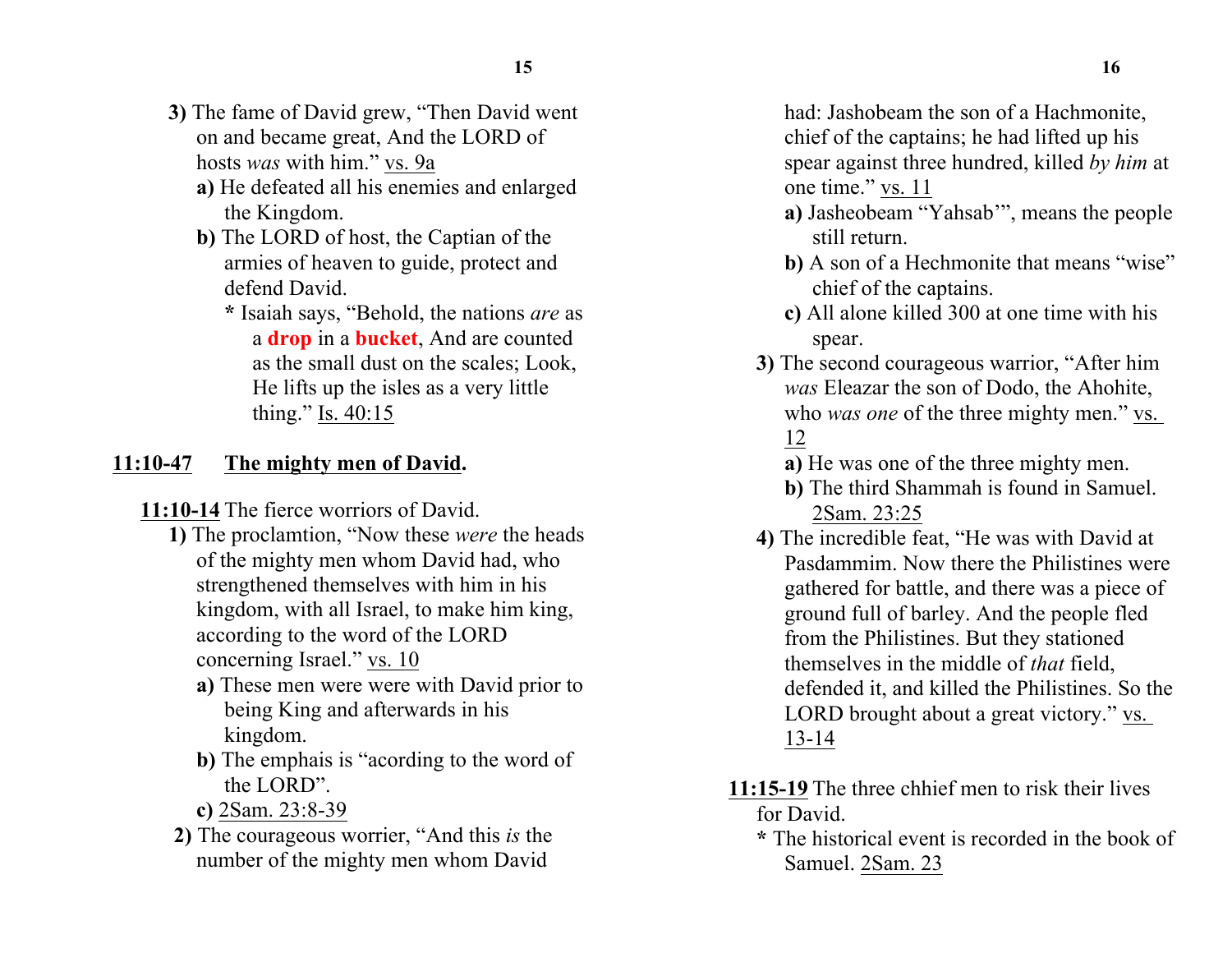- **1)** Now three of the thirty chief men went down to the rock to David, into the cave of Adullam; and the army of the Philistines encamped in the Valley of Rephaim. David *was* then in the stronghold, and the garrison of the Philistines *was* then in Bethlehem." vs. 15-16
	- **a)** The Valley of Rephaim was southwest of Jerusalem.
	- **b**) The "stronghold" at Adulam. 1Sam. 22:1; 2Sam. 5:17
- **2)** The love and dedication of the three mighty men for David, "And David said with longing, "Oh, that someone would give me a drink of water from the well of Bethlehem, which is by the gate!" So the three broke through the camp of the Philistines, drew water from the well of Bethlehem that *was* by the gate, and took *it* and brought *it* to David. Nevertheless David would not drink it, but poured it out to the LORD." vs. 17-18
- **3)** The love of David for his men, "And he said, "Far be it from me, O my God, that I should do this! Shall I drink the blood of these men *who have put* their lives *in jeopardy*? For at the risk of their lives they brought it." Therefore he would not drink it. These things were done by the three mighty men." vs. 19

**11:20-25** The next three chief men of David.

- **1)** The first, "Abishai the brother of Joab was chief of *another* three. He had lifted up his spear against three hundred *men*, killed *them*, and won a name among *these* three." vs. 20
	- **a**) The admirable feat, killing 300 men.
	- **b)** Abishai was David's half nephew.
	- **c)** He went down with David to the camp of Saul and David stopped Abishai from killing Saul. 1Sam. 26:6-9
- **2)** The recognition of Abishai, "Of the three he was more honored than the other two men. Therefore he became their captain. However he did not attain to the *first* three." vs. 21 **\*** Abishai was also co-commander with his
	- brother Joab. 2Sam. 2:24
- **3)** The second, "Benaiah was the son of Jehoiada, the son of a valiant man from Kabzeel, who had done many deeds. He had killed two lion-like heroes of Moab. He also had gone down and killed a lion in the midst of a pit on a snowy day." vs. 22 **a)** Men that were fierce warrior of might.
	- **b)** And a literal lion.
- **4)** Benaiah fearless courage, "And he killed an Egyptian, a man of *great* height, five cubits tall. In the Egyptian's hand *there was* a spear like a weaver's beam; and he went down to him with a staff, wrested the spear out of the Egyptian's hand, and killed him with his own spear." vs. 23